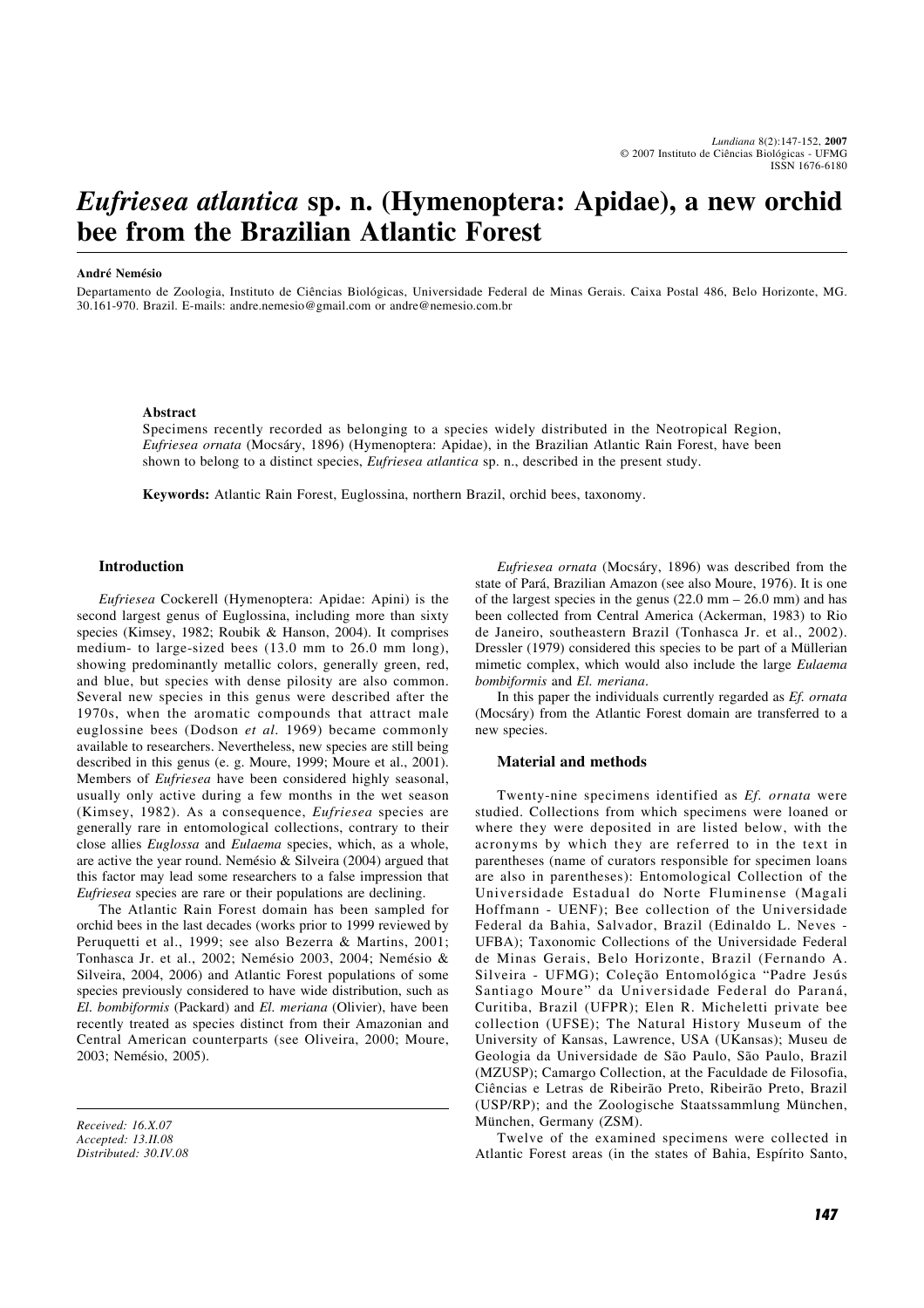Minas Gerais, and Sergipe, eastern Brazil), and 17 came from the Amazon Basin (states of Acre and Amazonas, Brazilian Amazon).

Terga and sterna are referred to as T1, T2, T3, etc, and S1, S2, S3, etc. Three measures were taken to compare size of bees: scutellum width (SCTW), scutellum length (SCTL), and interorbital distance at the base of the scape (IOD). One of the characters used in distinguishing *El. meriana* from *El. flavescens* is the length of the whitish stripes at distal parts of terga. In the present study, the width of the whitish stripes of T1-T3 was also measured. Measurements of the 17 specimens belonging to the Amazonian populations of *Ef. ornata* were also taken for comparison with those of the specimens belonging to the Atlantic Forest populations (list of specimens in Appendix 2).

Bees were separated according to the geographic region they came from: Amazon Basin and the Atlantic Rain Forest. Means (and standard deviations) of all six measured characters were taken. Furthermore, all the bees were grouped and clustered using statistical software SAS (SAS Institute, 1999) according to the measurements of the six characters employed.

After the conclusion of this work, three additional specimens were examined from the state of Rio de Janeiro, at the entomological collection of the Universidade Estadual do Norte Fluminense (UENF). All three specimens were included in the type series but were not included in the statistical analysis described above.

## **Results**

Specimens from the Atlantic Forest revealed to be smaller than those from the Amazonian Forest. Besides, the widths of the light apical bands of T1-T3 were considerably shorter in specimens of the Atlantic Forest than in their Amazonian counterparts (see Appendix 1). The clustering of the bees based on the six characters measured clearly separated the Atlantic Forest and the Amazonian populations (Fig. 1). Moreover, the apical bands of the first three terga of bees belonging to the Atlantic Forest population are more whitish, not yellow as in individuals from the Amazonian Forest (Figs. 2, 3).

Based on this set of distinctive characters and on the fact that no forested connection remains between both forest domains (although some authors suggest that such connections did exist until modern times, see Coimbra-Filho & Câmara, 1996), it is being proposed here that the population of Atlantic Forest is a distinctive undescribed species.

#### *Eufriesea atlantica* **sp. n.**

**Diagnosis.** This species can be readily distinguished from the very similar *Ef. ornata* by the much narrower apical bands in T1, T2, and T3, which are whitish and not yellow as in *Ef. ornata*.



**Figure 1** - Cluster of the 29 specimens examined according to the six characters employed. Each specimen is represented by the abbreviation of the Brazilian state where it was collected followed by a number  $(AC = Acc; AM = Amazonas; BA = Bahia; ES = Espírito Santo; MG =$ Minas Gerais; SE = Sergipe) (actual data of labels are presented in Appendices 1 and 2 and in the section "Type material" in the text).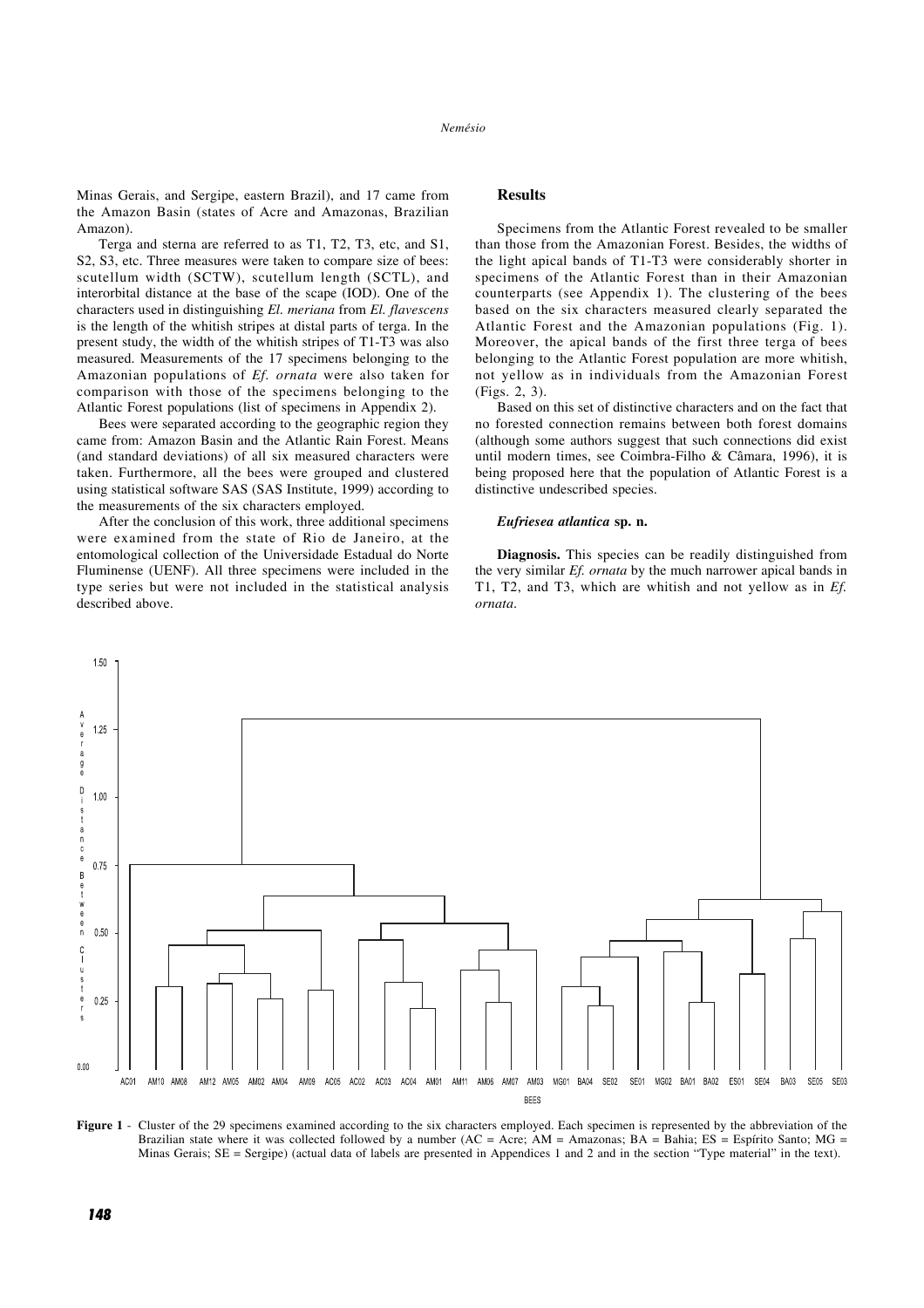

**Figure 2** - Dorsal view of *Eufriesea atlantica* sp. n., showing the width of tergal stripes.



**Figure 3** - Dorsal view of *Eufriesea ornata* (Mocsary), showing the width of tergal stripes.

## **Male**

**Color and vestiture:** Face black with green hues; mesosoma mostly black, green anteriorly; wings dark brown basally and pale brown distally. Pubescence dense, black on thorax; T1 bronze with whitish hairs; T2-T3 banded (dark green, with black hairs basally and whitish hairs distally). Width of the whitish stripes in T1-T3 about 1.00 mm (see Appendix 1). T4-T7 dark green, completely covered with reddish-orange hairs.

**Head:** Width 6.95 mm; interorbital distance at base of scape 3.77 mm; maximum interorbital distance 4.34 mm; scape 2.17 mm; eye length 4.65 mm. Clypeus with strong medial ridge, densely punctate; punctures irregular in shape and size (0.04 mm to 0.12 mm).

**Body**: Body length ca. 22.0 mm; anterior wing ca. 19.8 mm; tongue in repose exceeding S7; scutellum 5.35-mm wide and 2.38-mm long; abdominal width 10.0 mm.

**Legs:** Foretibia and forebasitarsus dark green fringed with long and dense, black hairs; velvet area occupying the entire outer surface of mid tibia, mid basitarsus completely covered with golden hairs; hind tibia oblong, swollen, ventrally covered with golden hairs and laterally with black hairs, post-glandular area reaching apex.

**Abdomen**: Punctation on T1-T3 dense, punctures small (0.03 mm) and rounded; on T4-T7 dense, with large (0.05 mm), elongate punctures.

**Etymology**: The specific epithet refers to the biome where this species is endemic to, the Atlantic Rain Forest of eastern Brazil.

#### **Female**: Unknown.

**Type locality**: Holotype collected at 19º42'31"S - 42º33'50"W, Parque Estadual do Rio Doce, Marliéria municipality, state of Minas Gerais, southeastern Brazil.

**Type material. HOLOTYPE:** male, with the following data: "PROPERD, 4,000 m [from the forest edge] – área VII, 10896-32242" and "Marliéria – MG, Brasil, 18/12/1999, A. Nemésio" (UFMG). **PARATYPES**: State of Minas Gerais, Brazil: "PROPERD, Borda da mata, 10897-32244" and "Marliéria – MG, Brasil, 19/12/1999, A. G. Damasceno" (UFPR); State of Espírito Santo, Brazil: "Euglossini de Linhares, Paraju 3, 6888-18554" and "Linhares – ES, Brasil, 12/12/1996, M. A. Bonilla" (UFMG); State of Bahia, Brazil: "Eunápolis, Bahia, Brasil (9° 56' 34"S e 38° 59' 17"W), 23.I.2004 (S. Metila), Melo, A.M. Col." and "*Eufriesea ornata* (Mocsary, 1896), E. L. Neves Det. 2005" and "3286" (UFMG); "idem (baunilha)", "idem" and "3287" (ZSM); "idem, 25.I.2004 (baunilha)", "idem" and "3293" (UKansas); "idem, 25.I.2004 (baunilha)", "idem" and "3295" (UFBA); State of Sergipe, Brazil: "PN Serra de Itabaiana – SE – Brasil, XVIII-XII-2004, J.R. Santos leg." and "N° PSI-1221, Ess.: Salicilato, Hor.: 6:00/17:00h, S° 10° 46' 003", HO° 37° 20' 213"" (UFMG); "PN Serra de Itabaiana – SE – Brasil, XX-I-2005, J.R. Santos leg." and "N° PSI-1222, Ess.: Eucaliptol, Hor.: 6:00/17:00h, S° 10° 43' 438", HO° 37° 21' 457"" (USP/ RP); "PN Serra de Itabaiana – SE – Brasil, XXI-XII-2005, J.R. Santos leg." and "N° PSI-1223, Ess.: Vanilina, Hor.: 6:00/ 17:00h, S° 10° 44' 084", HO° 37° 22' 081"" (USP/RP); "idem" and "idem, N° PSI-1224" (USP/RP); "PN Serra de Itabaiana – SE – Brasil, XXXI-III-2005, J.R. Santos leg." and "N° PSI-1225, Ess.: Vanilina, Hor.: 6:00/17:00h, Loc.: Mata do Castro" (MZUSP). State of Rio de Janeiro, Brazil: "Parque do Desengano, Campos, RJ, 6-XII-1997, Col. J. L. Blackmer" and "Local  $-1$ , Fragmento grande, Amostra – 7, Isca – Vanilina" and "*Eufriesea ornata* (Mocsáry, 1896), J.L. Blackmer det. 1998" (UFMG); "idem" and "Local  $-1$ , Fragmento grande, Amostra  $-5$ , Isca  $-$ Vanilina" and "idem" (UENF); "Parque do Desengano, Sta. Ma. Madalena, RJ, 07-XI-99, Col. G. S. Albuquerque" (UENF).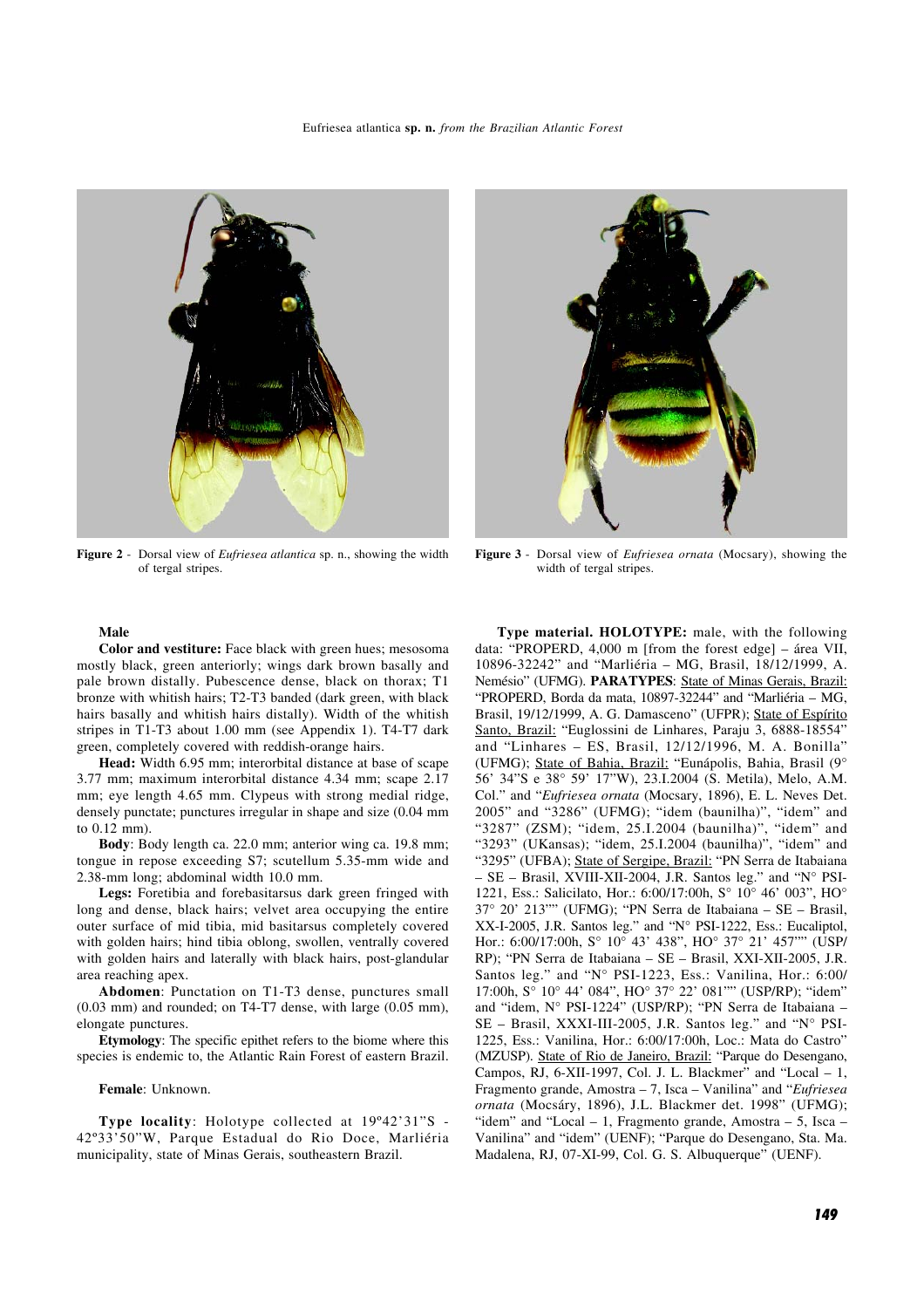## **Discussion**

The relatively small number of specimens examined of *Ef. atlantica* **sp. n.** is a consequence of the uneasy task of collecting *Eufriesea*, which species are highly seasonal (Kimsey, 1982). The holotype, for instance, was the only member of this species among almost 1,200 other orchid-bee males collected in a 10 month study in the type locality (Nemésio & Silveira, 2006). The paratype from the state of Espírito Santo is one of eight specimens among more than 16,000 observed bees (Bonilla-Gómez, 1999).

Species of several taxa in the Atlantic Forest have been reported to have their sister species in the Amazon basin, such as *Mitu mitu* (Linnaeus) (Aves: Cracidae) from the Atlantic Forest of northeastern Brazil and *M. tuberosum* (Spix) from the Amazon Basin (Sick, 1997). Among orchid bees, the recent increases in the number of specimens in entomological collections made it possible to compare large series of bees believed to belong to the same species in both domains. Although no differences in morphology were found for a number of them, other ones were consistent and lead to the separation of the different sets of populations into distinct species. Oliveira (2000) and Moure (2003), for example, treated all the specimens of *El. meriana* found in the Atlantic Forest as *El. flavescens* (Friese) and Moure (2003) has also treated the population of *El. bombiformis* of the Atlantic Forest as a different species, *El. niveofasciata* (Friese), a point of view supported by Nemésio (2005), but not by Oliveira (2007).

It is interesting that the width of the apical bands of the terga in *El. flavescens*, besides the color of the hairs in the last three terga, led Friese (1899: 165) [1899 – "Abdominalsegment 1-3 (auch 4) schmaler"], Moure (2003) and Oliveira (2007) to consider this species distinct from *El. meriana*. This latter species presents wider bands than its Atlantic Forest counterpart. The same phenomenon is here reported between specimens of *Ef. atlantica* sp. n. and *Ef. ornata*. Besides, the whitish bands of *El. niveofasciata* led Moure (2003) to agree with Friese (1899: 165 – "die Haarbinder von Segment 1-3 schneeweiss") and consider this latter species distinct from *El. bombiformis*. Specimens of *Ef. atlantica* sp. n. also present whiter bands then specimens of *Ef. ornata*. Dressler (1979) considers *El. bombiformis*, *El. meriana*, *El. seabrai*, and *Ef. ornata* to be part of a Müllerian mimetic complex. Friese (1899: 167) had already noticed these strong similarities ("*Euglossa ornata* ähnelt der *dimidiata* sehr").

No explanation was presented to date on what selective pressures might have created the mimetic complex envisioned by Dressler (1979), involving tergal-band width and/or color. However, if this complex actually exists as a result of coevolution among the involved species, then it was broken in the Atlantic Forest, since *El. flavescens* is not very similar to either *El. niveofasciata,* or to *Ef. atlantica* **sp. n.**, and these, in turn, are not as similar to each other as are their Amazonian counterparts, *El. bombiformis* and *Ef. ornata.*

#### **Acknowledgements**

I am indebted to the curators of all collections from where I have obtained material for study (listed in Material and methods). Edinaldo L. Neves (UFBA) and Elen R. Micheletti (UFSE) and Magali Hoffmann (UENF) also donated some specimens of their small series, making it possible for me to donate paratypes to other institutions. Elder F. Morato donated a large collection of Acrean orchid bees to UFMG at my request, among them all the Acrean specimens of *Eufriesea ornata* and some from the state of Amazonas used in the present study. Lucio A. O. Campos also sent me some specimens of *Eufriesea ornata* from the state of Amazonas. Alexandre L. Godinho helped with statistic analysis. Eduardo A. B. Almeida kindly read the first versions of the manuscript and made valuable comments and Frederico M. Queiroz provided the photographs illustrated in Figures 2 and 3.

## **References**

- Ackerman, J. D. 1983. Diversity and seasonality of male euglossine bees (Hymenoptera: Apidae) in central Panamá. **Ecology, 64:** 274–283.
- Bezerra, C. P. & Martins, C. F. 2001. Diversidade de Euglossinae (Hymenoptera, Apidae) em dois fragmentos de Mata Atlântica localizados na região urbana de João Pessoa, Paraíba, Brasil. **Revista Brasileira de Zoologia, 18:** 823–835.
- Bonilla-Gómez, M.A. 1999. **Caracterização da Estrutura Espaço-temporal da Comunidade de Abelhas Euglossinas (Hymenoptera, Apidae) na Hiléia Bahiana.** PhD Thesis. Universidade Estadual de Campinas, Campinas. xii + 153p.
- Coimbra-Filho, A. F. & Câmara, I. G. 1996. **Os limites originais do bioma Mata Atlântica na região norte do Brasil.** Fundação Brasileira para a Conservação da Natureza, Rio de Janeiro.
- Dodson, C. H., Dressler, R. L., Hills, H. G., Adams, R. M. & Williams, N. H. 1969. Biologically active compounds in orchid fragrances. **Science, 164:** 1243–1249.
- Dressler, R. L. 1979. *Eulaema bombiformis*, *E. meriana*, and Müllerian mimicry in related species (Hymenoptera: Apidae). **Biotropica, 11:** 144–151.
- Friese, H. 1899. Monographie der bienengattung *Euglossa* Latr. **Természetrajzi Füzetek, 22:** 117–168.
- Kimsey, L. S. 1982. Systematics of bees of the genus *Eufriesea*. **University of California Publications on Entomology, 95:** 1–125.
- Mocsáry, A. 1896. Species hymenopterorum magnificae novae in collectione musaei nationalis hungarici. **Természetrajzi Füzetek, 19:** 3–6.
- Moure, J. S. 1976. Notas sobre os exemplares tipos de *Euplusia* descritos por Mocsáry. **Studia Entomologica, 19:** 263–314.
- Moure, J. S. 1999. Novas espécies e notas sobre Euglossinae do Brasil e Venezuela (Hymenoptera, Apidae). **Revista Brasileira de Zoologia, 16 (Suplemento 1):** 91–104.
- Moure, J.S. 2003 (2000). As espécies do gênero *Eulaema* Lepeletier, 1841 (Hymenoptera, Apidae, Euglossinae). **Acta Biologica Paranaense, 29:** 1–70.
- Moure, J. S., Neves, E. L. & Viana, B. F. 2001. Uma nova espécie de *Euplusia* da Bahia, Brasil (Hymenoptera, Apoidea, Euglossinae). **Revista Brasileira de Zoologia, 18:** 841–844.
- Nemésio, A. 2003. Preliminary sampling of Euglossina (Hymenoptera: Apidae: Apini) of Reserva Particular do Patrimônio Natural Feliciano Miguel Abdala, Caratinga, Minas Gerais, southeastern Brazil. **Lundiana, 4:** 121–124.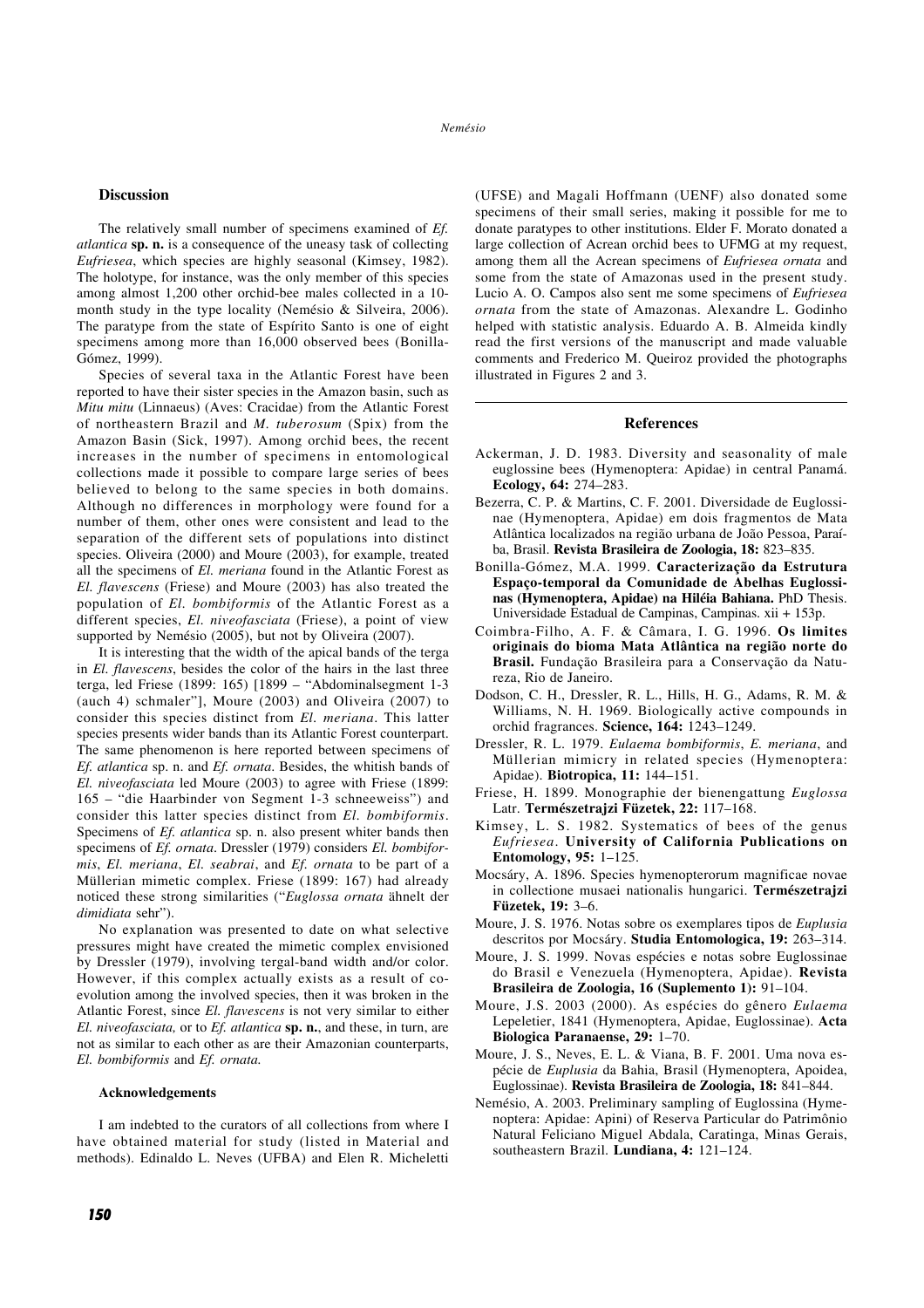- Nemésio, A. 2004. **Composição e riqueza em espécies e abundância de machos de Euglossina (Hymenoptera: Apidae: Apini) de remanescentes florestais de Mata Atlântica no estado de Minas Gerais.** MSc Dissertation. Universidade Federal de Minas Gerais, Belo Horizonte, xii + 153p.
- Nemésio, A. 2005. Fluorescent colors in orchid bees (Hymenoptera: Apidae). **Neotropical Entomology, 34:** 933–936.
- Nemésio, A. & Silveira, F.A. 2004. Biogeographic notes on rare species of Euglossina (Hymenoptera: Apidae: Apini) occurring in the Brazilian Atlantic Rain Forest. **Neotropical Entomology, 33:** 117–120.
- Nemésio, A. & Silveira, F.A. 2006 Edge effects on the orchid bee fauna (Hymenoptera: Apidade: Apini: Euglossina) at a large remnant of Atlantic Rain Forest in southeastern Brazil. **Neotropical Entomology, 35:** 313–323.
- Oliveira, M. L. 2000. **O gênero** *Eulaema* **Lepeletier, 1841 (Hymenoptera, Apidae, Euglossini): filogenia, biogeografia e relações com as Orchidaceae.** Tese de doutorado. Universidade de São Paulo, Ribeirão Preto, 159p.
- Oliveira, M. L. 2007. Catálogo comentado das espécies de abelhas do gênero *Eulaema* Lepeletier, 1841 (Hymenoptera: Apidae). **Lundiana, 8:113-136**.
- Peruquetti, R. C., Campos, L. A. O., Coelho, C. D. P., Abrantes, C. V. M. & Lisboa, L. C. O. 1999. Abelhas Euglossini (Apidae) de áreas de Mata Atlântica: abundância, riqueza e aspectos biológicos. **Revista Brasileira de Zoologia, 16 (Suplemento 2):** 101–118.
- Roubik, D.W. & Hanson, P.E. 2004. **Orchid bees: biology and field guide.** INBIO. San Jose. 370p.
- SAS Institute 1999. **SAS OnlineDoc,** version 8 (CD-ROM). SAS Institute, Cary, North Carolina.
- Sick, H. 1997. **Ornitologia Brasileira.** Editora Nova Fronteira, Rio de Janeiro.
- Tonhasca Jr., A., Blackmer, J. L. & Albuquerque, G. S. 2002. Abundance and diversity of euglossine bees in the fragmented landscape of the Brazilian Atlantic Forest. **Biotropica, 34:** 416–422.

**Appendix 1.** Measurements of six characters from 12 specimens of *Eufriesea atlantica* sp. n. and 17 specimens of *Eufriesea ornata.* T1, T2 and  $T3$  = width of the apical bands of the first, second and third terga, respectively; SCTL = length of the scutellum; SCTW = width of the scutellum; IOD = interorbital distance. MG = state of Minas Gerais;  $ES =$  state of Espírito Santo;  $BA =$  state of Bahia;  $SE =$  state of Sergipe; AC = state of Acre; AM = state of Amazonas. Each specimen is represented by the abbreviation of the Brazilian state where it was collected followed by a number as presented in Figure 1. The numbers after the hyphen are numbers present on the labels of the specimens (see "Type material" in the text for *Eufriesea atlantica* sp. n. and Appendix 2 for *Eufriesea ornata*). Std = standard deviation.

| <b>Specimen</b>                    | <b>T1</b> | T2   | T <sub>3</sub> | <b>SCTL</b> | <b>SCTW</b> | <b>IOD</b> |
|------------------------------------|-----------|------|----------------|-------------|-------------|------------|
| Eufriesea atlantica Nemésio sp. n. |           |      |                |             |             |            |
| $MG01 - Holotype$                  | 1.00      | 1.00 | 0.90           | 2.38        | 5.35        | 3.77       |
| MG02 - 10897-32244                 | 0.90      | 1.00 | 1.00           | 2.48        | 5.05        | 3.87       |
| ES01 - 6888-18554                  | 1.19      | 1.39 | 1.09           | 2.57        | 5.25        | 3.77       |
| $BA01 - 3287$                      | 1.19      | 1.00 | 0.90           | 2.18        | 5.05        | 3.66       |
| $BA02 - 3295$                      | 1.09      | 1.00 | 0.80           | 2.18        | 4.85        | 3.77       |
| $BA03 - 3286$                      | 0.90      | 1.09 | 0.90           | 1.88        | 4.95        | 3.47       |
| $BA04 - 3293$                      | 1.19      | 1.19 | 0.90           | 2.28        | 5.44        | 3.97       |
| $SE01 - 1221$                      | 1.34      | 1.09 | 1.09           | 2.37        | 5.13        | 3.97       |
| $SE02 - 1222$                      | 1.09      | 1.00 | 0.90           | 2.18        | 5.35        | 3.97       |
| $SE03 - 1223$                      | 1.34      | 1.19 | 1.19           | 2.05        | 4.85        | 3.77       |
| $SE04 - 1224$                      | 1.19      | 1.34 | 1.26           | 2.29        | 5.44        | 3.77       |
| $SE05 - 1225$                      | 0.80      | 1.26 | 1.19           | 2.05        | 5.13        | 3.77       |
| Mean                               | 1.10      | 1.13 | 1.01           | 2.24        | 5.15        | 3.79       |
| <b>Std</b>                         | 0.17      | 0.14 | 0.15           | 0.20        | 0.21        | 0.14       |
| Eufriesea ornata (Mocsáry, 1896)   |           |      |                |             |             |            |
| $AC01 - 1833$                      | 1.39      | 1.59 | 1.39           | 2.68        | 5.94        | 4.06       |
| $AC02 - 61E$                       | 1.58      | 1.78 | 1.58           | 2.77        | 5.15        | 3.87       |
| $AC03 - 12E$                       | 1.68      | 1.78 | 1.78           | 2.58        | 5.35        | 4.16       |
| $AC04 - 29E$                       | 1.68      | 1.68 | 1.68           | 2.77        | 5.54        | 4.16       |
| $AC05 - 43Q$                       | 2.21      | 1.81 | 1.66           | 2.77        | 5.53        | 4.11       |
| $AM01 - 0660$                      | 1.78      | 1.78 | 1.58           | 2.67        | 5.64        | 4.06       |
| $AM02 - 0911$                      | 1.98      | 1.58 | 1.58           | 2.28        | 5.74        | 4.16       |
| $AM03 - 0687$                      | 1.78      | 1.68 | 1.58           | 2.28        | 4.95        | 3.91       |
| $AM04 - 0831$                      | 1.78      | 1.58 | 1.58           | 2.28        | 5.74        | 3.96       |
| $AM05 - 0462$                      | 1.98      | 1.68 | 1.48           | 2.57        | 5.74        | 4.16       |
| $AM06 - 0934$                      | 1.98      | 1.78 | 1.58           | 2.48        | 5.25        | 3.91       |
| $AM07 - 0382$                      | 1.78      | 1.68 | 1.58           | 2.38        | 5.35        | 3.96       |
| $AM08 - 0793$                      | 2.08      | 1.78 | 1.68           | 2.67        | 5.94        | 4.26       |
| $AM09 - 0835$                      | 2.21      | 1.74 | 1.50           | 2.69        | 5.61        | 4.35       |
| $AM10 - 0842$                      | 1.88      | 1.68 | 1.78           | 2.77        | 5.94        | 4.06       |
| $AM11 - 0677$                      | 1.78      | 1.88 | 1.49           | 2.18        | 5.45        | 4.06       |
| $AM12 - 0946$                      | 1.98      | 1.78 | 1.78           | 2.48        | 5.74        | 4.06       |
| Mean                               | 1.85      | 1.72 | 1.60           | 2.55        | 5.56        | 4.07       |
| <b>Std</b>                         | 0.22      | 0.09 | 0.11           | 0.20        | 0.29        | 0.13       |